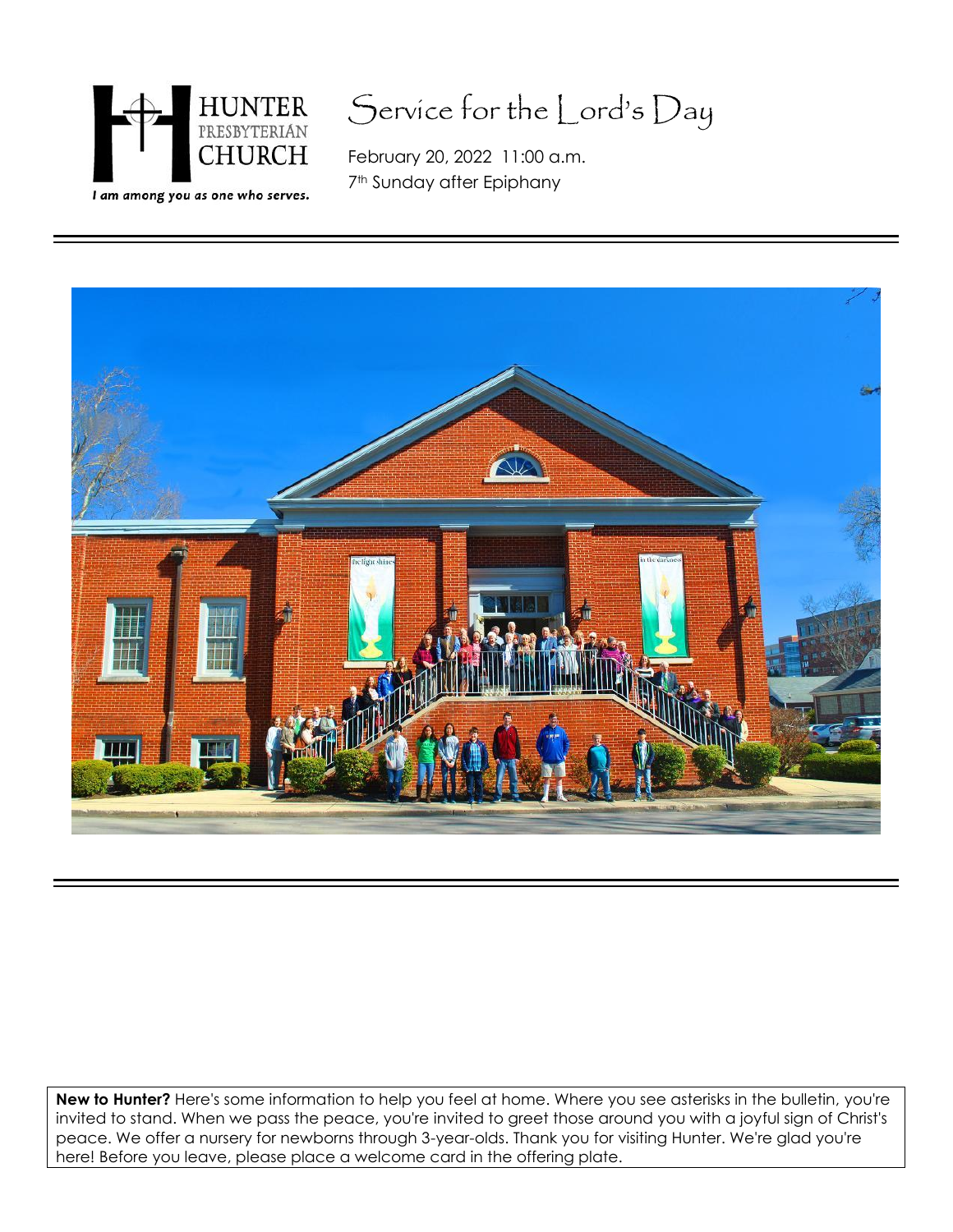## GATHERING AROUND THE WORD

| Prelude                                                                                                                     | "Be Thou My Vision"                                                                                                                                                                                                                                                                                                                                                                                                                                                                                                    | arr. Don Wyrtzen     |
|-----------------------------------------------------------------------------------------------------------------------------|------------------------------------------------------------------------------------------------------------------------------------------------------------------------------------------------------------------------------------------------------------------------------------------------------------------------------------------------------------------------------------------------------------------------------------------------------------------------------------------------------------------------|----------------------|
| Welcome & Announcements                                                                                                     |                                                                                                                                                                                                                                                                                                                                                                                                                                                                                                                        |                      |
| <i>*Call to Worship</i>                                                                                                     |                                                                                                                                                                                                                                                                                                                                                                                                                                                                                                                        |                      |
| God knows us from the beginning of life<br>God calls us by name<br>God claims us as God's very own<br>We are God's beloved. |                                                                                                                                                                                                                                                                                                                                                                                                                                                                                                                        |                      |
| $*Hymn$ 385                                                                                                                 | "All People That on Earth Do Dwell"                                                                                                                                                                                                                                                                                                                                                                                                                                                                                    | <b>OLD HUNDREDTH</b> |
| Prayer of Confession                                                                                                        |                                                                                                                                                                                                                                                                                                                                                                                                                                                                                                                        |                      |
| minds, souls and lives to fulfill Your Kingdom on earth. Amen.                                                              | You know us all too well, Lord. That is what brings us to confession. You know our weaknesses, our<br>selfishness. You know our wayward feet and our careless ways. You know all the times we have<br>failed to live up to Your vision and purpose for us as individuals and as a people. There is nothing<br>hidden from You and yet You still show compassion. You still offer us mercy and grace. You still love<br>us. Love us now into the people we were created and called to be. By Your Spirit, reset hearts, |                      |
| (moment for silent reflection)                                                                                              |                                                                                                                                                                                                                                                                                                                                                                                                                                                                                                                        |                      |
| Assurance of Pardon                                                                                                         |                                                                                                                                                                                                                                                                                                                                                                                                                                                                                                                        |                      |
| *Hymn 581                                                                                                                   | "Glory Be to the Father"                                                                                                                                                                                                                                                                                                                                                                                                                                                                                               | <b>GLORIA PATRI</b>  |
| <i>*Passing of the Peace</i>                                                                                                |                                                                                                                                                                                                                                                                                                                                                                                                                                                                                                                        |                      |
| May the peace of our Lord Jesus Christ be with you all.<br>And also with you.                                               |                                                                                                                                                                                                                                                                                                                                                                                                                                                                                                                        |                      |
|                                                                                                                             | HEARING THE WORD                                                                                                                                                                                                                                                                                                                                                                                                                                                                                                       |                      |
| Prayer for Illumination                                                                                                     |                                                                                                                                                                                                                                                                                                                                                                                                                                                                                                                        |                      |
| Reading from the Old Testament                                                                                              | Psalm 139:1, 13-16                                                                                                                                                                                                                                                                                                                                                                                                                                                                                                     | (O.I., p. 577)       |
| Reading from the New Testament                                                                                              | Mark 1:9-13                                                                                                                                                                                                                                                                                                                                                                                                                                                                                                            | (N.I., p. 34)        |
| Holy Wisdom. Holy Word. Thanks be to God.                                                                                   |                                                                                                                                                                                                                                                                                                                                                                                                                                                                                                                        |                      |
| Message                                                                                                                     | "You are God's Beloved"                                                                                                                                                                                                                                                                                                                                                                                                                                                                                                | Ray Mendenhall       |
|                                                                                                                             | RESPONDING TO THE WORD                                                                                                                                                                                                                                                                                                                                                                                                                                                                                                 |                      |
| Prayers of the People                                                                                                       |                                                                                                                                                                                                                                                                                                                                                                                                                                                                                                                        |                      |
| Presenting Our Tithes & Offerings (with Hunter Offering)                                                                    |                                                                                                                                                                                                                                                                                                                                                                                                                                                                                                                        |                      |
| <b>Special Music</b><br>Prayer of Thanksgiving & Dedication                                                                 | "Savior, Like a Shepherd Lead Us"                                                                                                                                                                                                                                                                                                                                                                                                                                                                                      | arr. Mark Hayes      |
| *Hymn 394                                                                                                                   | "Christ Is Made the Sure Foundation"                                                                                                                                                                                                                                                                                                                                                                                                                                                                                   | WESTMINSTER ABBEY    |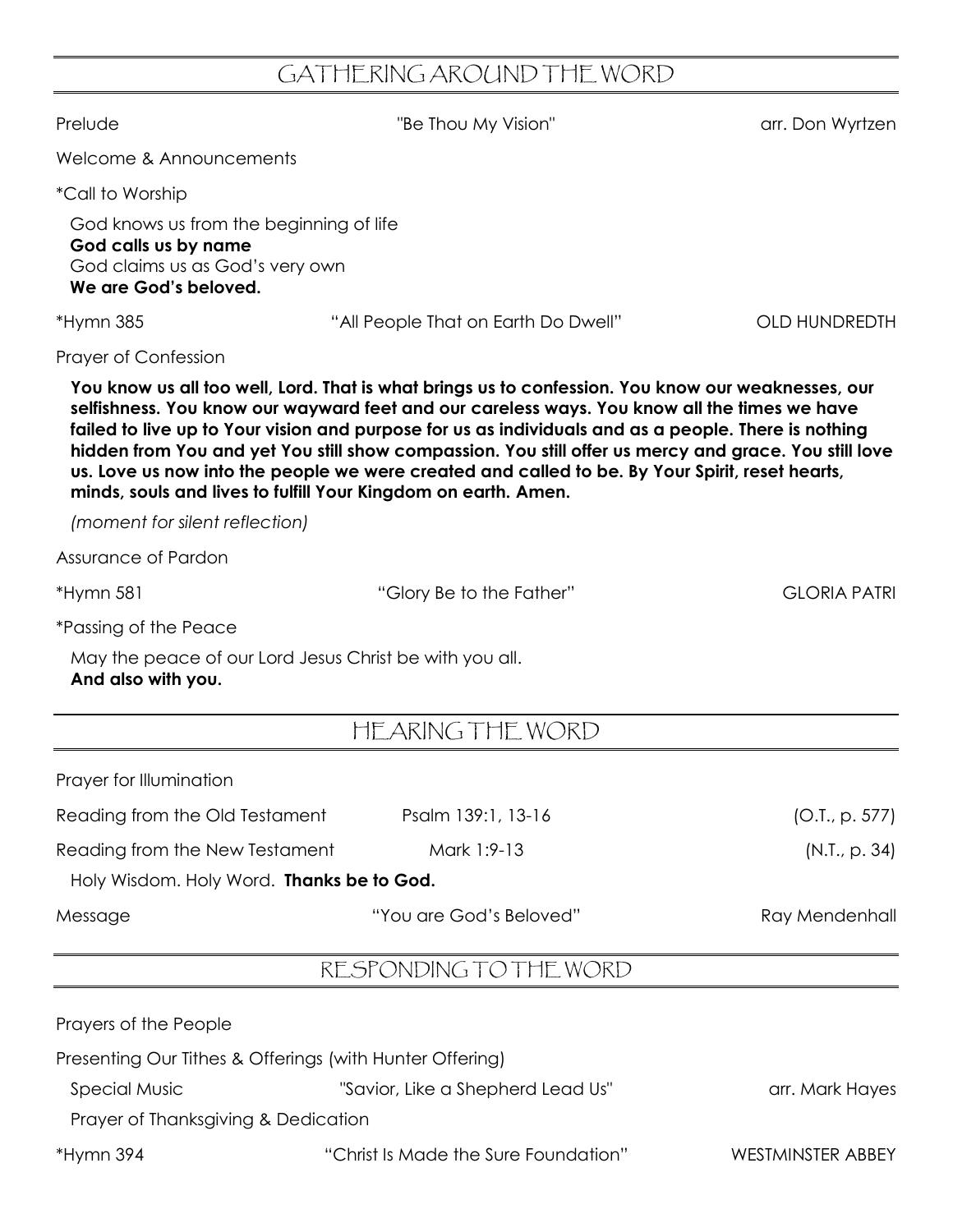\*Charge & Benediction

Postlude Toccata in E minor, P. 462 Johann Pachelbel

\*Hymn 599 "Amen" DRESDEN AMEN

Depart in Peace

\*Please stand as you are able.

Household Prayer: Almighty God, you have taught us that all our deeds without love are worth nothing. Send your Holy Spirit and pour into our hearts that most excellent gift of love, the very bond of peace and of all goodness; through Jesus Christ our Lord, who lives and reigns with you in the unity of the Holy Spirit, one God, now and forever. Amen.